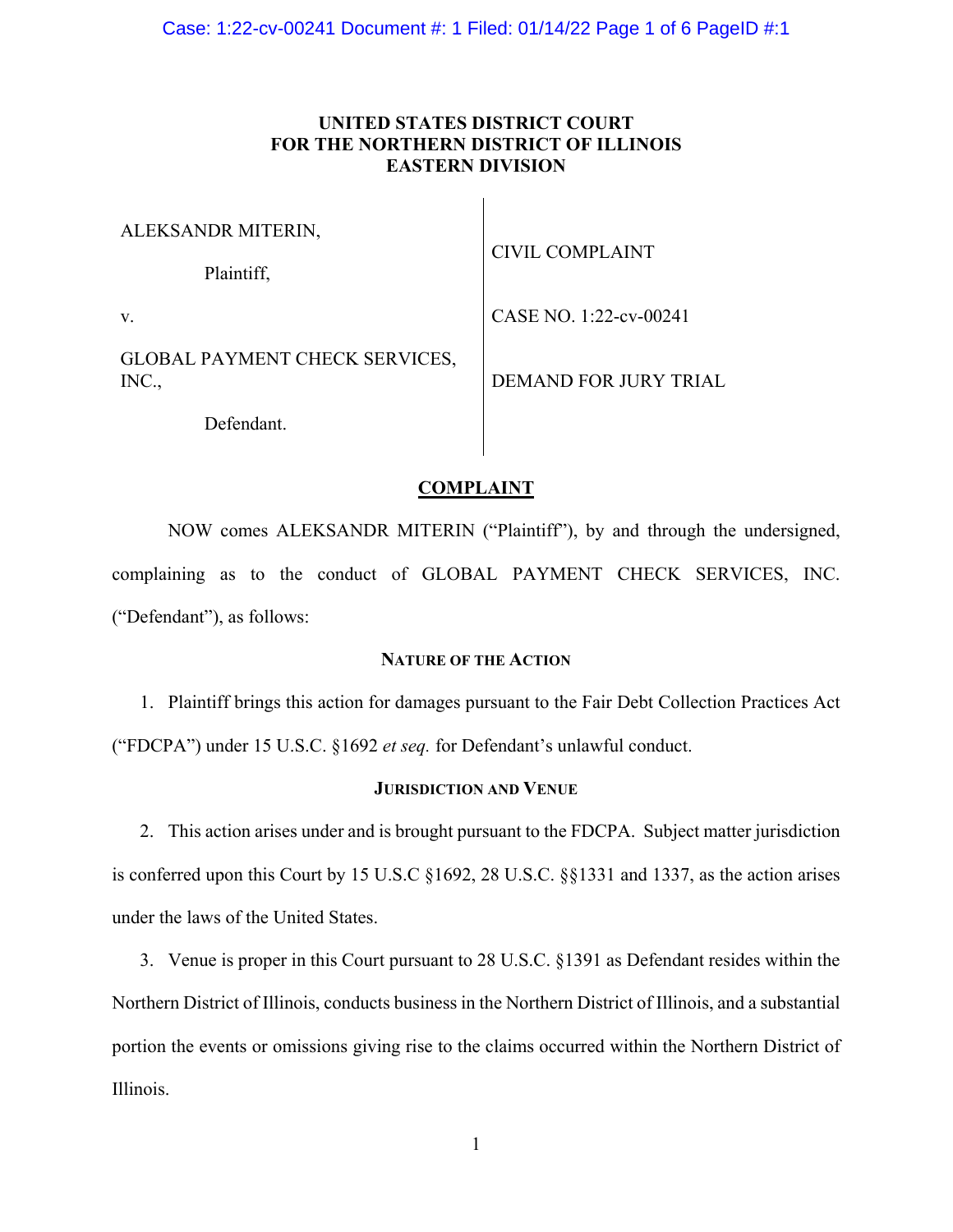## **PARTIES**

4. Plaintiff is a consumer over 18 years-of-age.

5. Defendant is a third party payment processor and debt collector who, in connection with the nature of its business, regularly collects or attempts to collects debts originally owed to others. Defendant is a corporation organized under the laws of the state of Illinois with its principal place of business located at 3550 Lenox Road, Suite 2800, Atlanta, Georgia.

6. Defendant acted through its agents, employees, officers, members, directors, heirs, successors, assigns, principals, trustees, sureties, subrogees, representatives and insurers at all times relevant to the instant action.

## **FACTS SUPPORTING CAUSES OF ACTION**

7. The instant action stems from Defendant's attempt to collect upon a purported obligation ("subject debt") Plaintiff is said to owe in connection with a purported online casino debt.

8. Plaintiff incurred the purported subject debt for personal purposes.

9. Upon information and belief, after Plaintiff's purported default on the subject debt, the subject debt was placed with Defendant for collection purposes.

10. In approximately the winter of 2021, Plaintiff began receiving phone calls to his cellular phone, (973) XXX-3434, from Defendant attempting to collect upon the subject debt.

11. Defendant has primarily used the phone number (877) 215-8120 when placing calls to Plaintiff's cellular phone, but upon belief, it has used other numbers as well.

12. Upon speaking with Defendant, Plaintiff was informed that it was calling to collect upon the subject debt.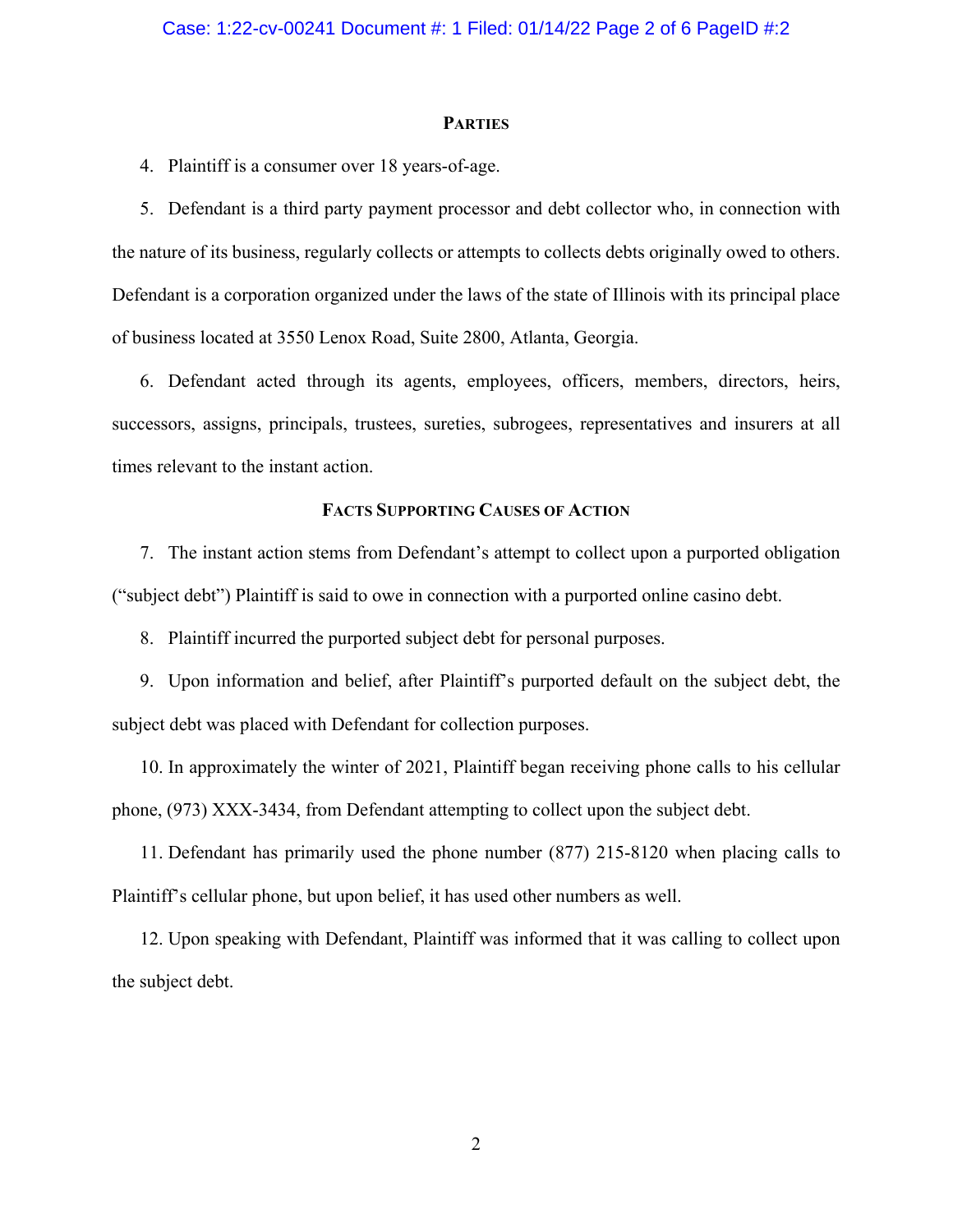### Case: 1:22-cv-00241 Document #: 1 Filed: 01/14/22 Page 3 of 6 PageID #:3

13. Plaintiff informed Defendant of his inability to pay the subject debt as his hours had been cut and it was the holiday season, further demanding that Defendant cease placing phone calls to Plaintiff's cellular phone.

14. Rather than abide by Plaintiff's wishes, Defendant instead persisted in placing repeated phone calls to Plaintiff's cellular phone.

15. Defendant has placed not less than 15 phone calls to Plaintiff's cellular phone after Plaintiff told Defendant of his inability to pay and since repeatedly demanding that Defendant's phone calls cease.

16. Defendant's repeated contacts included placing repeated numerous phone calls to Plaintiff despite already having spoken to Plaintiff within 7 days of such repeated and voluminous phone calls.

17. The FDCPA prohibits debt collectors from harassing consumers through repeated phone calls, and Defendant's phone calls violate the specific rules regarding what constitutes harassing phone calls in violation of the FDCPA.

18. Frustrated, distressed, and concerned over Defendant's conduct, Plaintiff spoke with the undersigned regarding his rights, resulting in expenses.

19. Plaintiff has been unfairly and unnecessarily harassed by Defendant's actions.

20. Plaintiff has suffered concrete harm as a result of Defendant's actions, including but not limited to, invasion of privacy, being harassed in contravention of a consumer protection statute preventing abusive debt collection practices, emotional distress, and a material risk of harm to Plaintiff's concrete interests protected by the FDCPA.

## **COUNT I – VIOLATIONS OF THE FAIR DEBT COLLECTION PRACTICES ACT**

21. Plaintiff repeats and realleges paragraphs 1 through 20 as though fully set forth herein.

3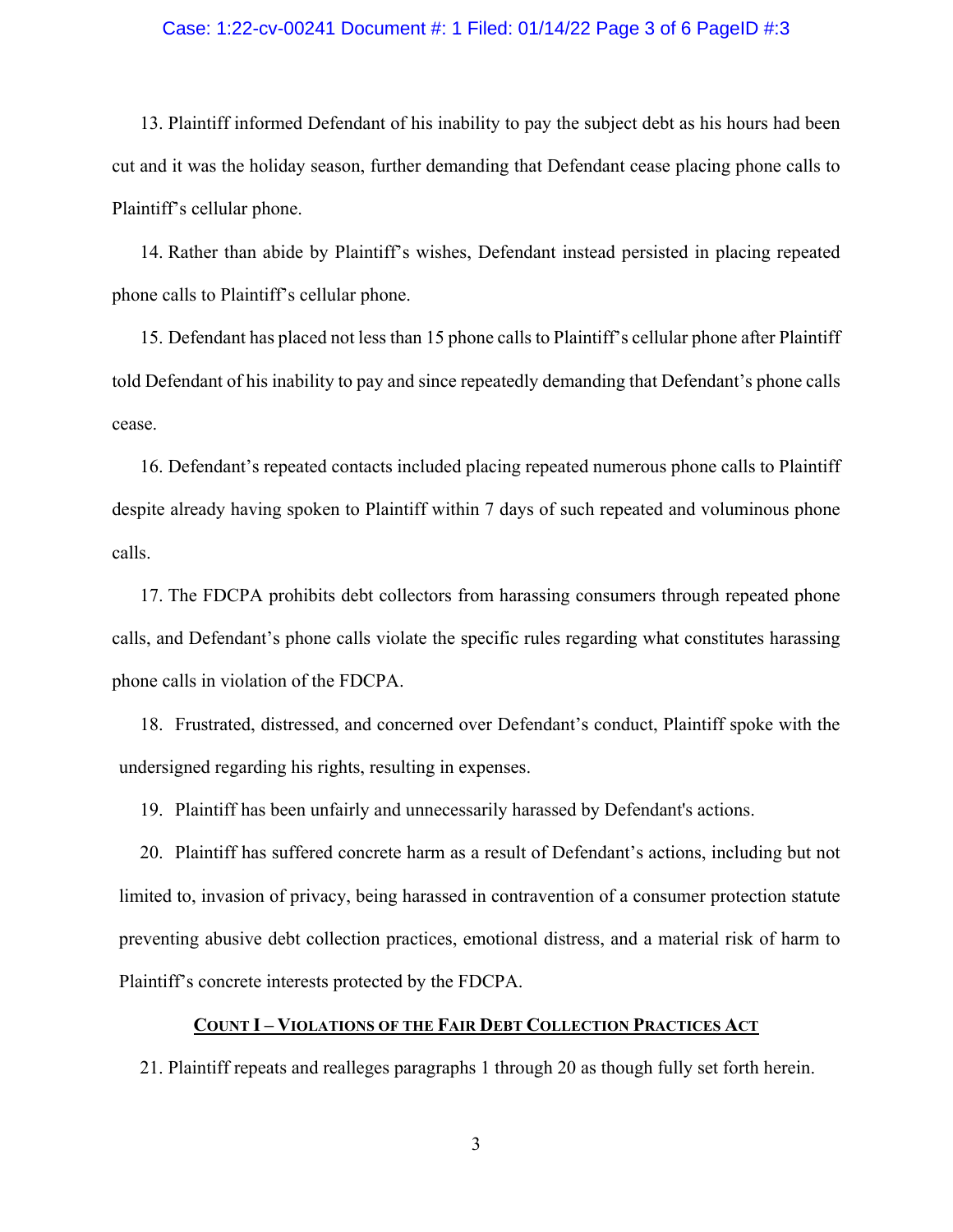## Case: 1:22-cv-00241 Document #: 1 Filed: 01/14/22 Page 4 of 6 PageID #:4

22. Plaintiff is a "consumer" as defined by 15 U.S.C. §1692a(3) of the FDCPA.

23. Defendant is a "debt collector" as defined by §1692a(6) of the FDCPA, because it regularly use the mail and/or the telephone to collect, or attempt to collect, delinquent consumer accounts originally owed to others.

24. Upon information and belief, Defendant works on collecting payments for a number of different casinos and, in connection therewith, regularly collects or attempts to collect debts owed to its casino clients.

25. The subject consumer debt is a "debt" as defined by FDCPA §1692a(5) as it arises out of a transaction due or asserted to be due to another for personal, family, or household purposes.

### **a. Violations of the FDCPA, §1692c and §1692d**

26. The FDCPA, pursuant to 15 U.S.C. §1692d, prohibits a debt collector from engaging "in any conduct the natural consequence of which is to harass, oppress, or abuse any person in connection with the collection of a debt." §1692d(5) further prohibits, "causing a telephone to ring or engaging any person in telephone conversation repeatedly or continuously with intent to annoy, abuse, or harass any person at the called number."

27. Defendant violated  $\S 1692c(a)(1)$ , d, and  $d(5)$  when it repeatedly called Plaintiff after being notified to stop. Defendant called Plaintiff dozens of times after he demanded that it stop. This repeated behavior of systematically calling Plaintiff's phone in spite of his demands was harassing and abusive. The frequency and nature of calls shows that Defendant willfully ignored Plaintiff's pleas with the goal of annoying and harassing Plaintiff. Furthermore, the nature and pattern of Defendant's phone calls are in direct violation of the regulations governing debt collectors' ability to contact consumers via phone calls pursuant to 12 C.F.R. § 1006 *et seq.*

#### **b. Violations of the FDCPA, §1692e**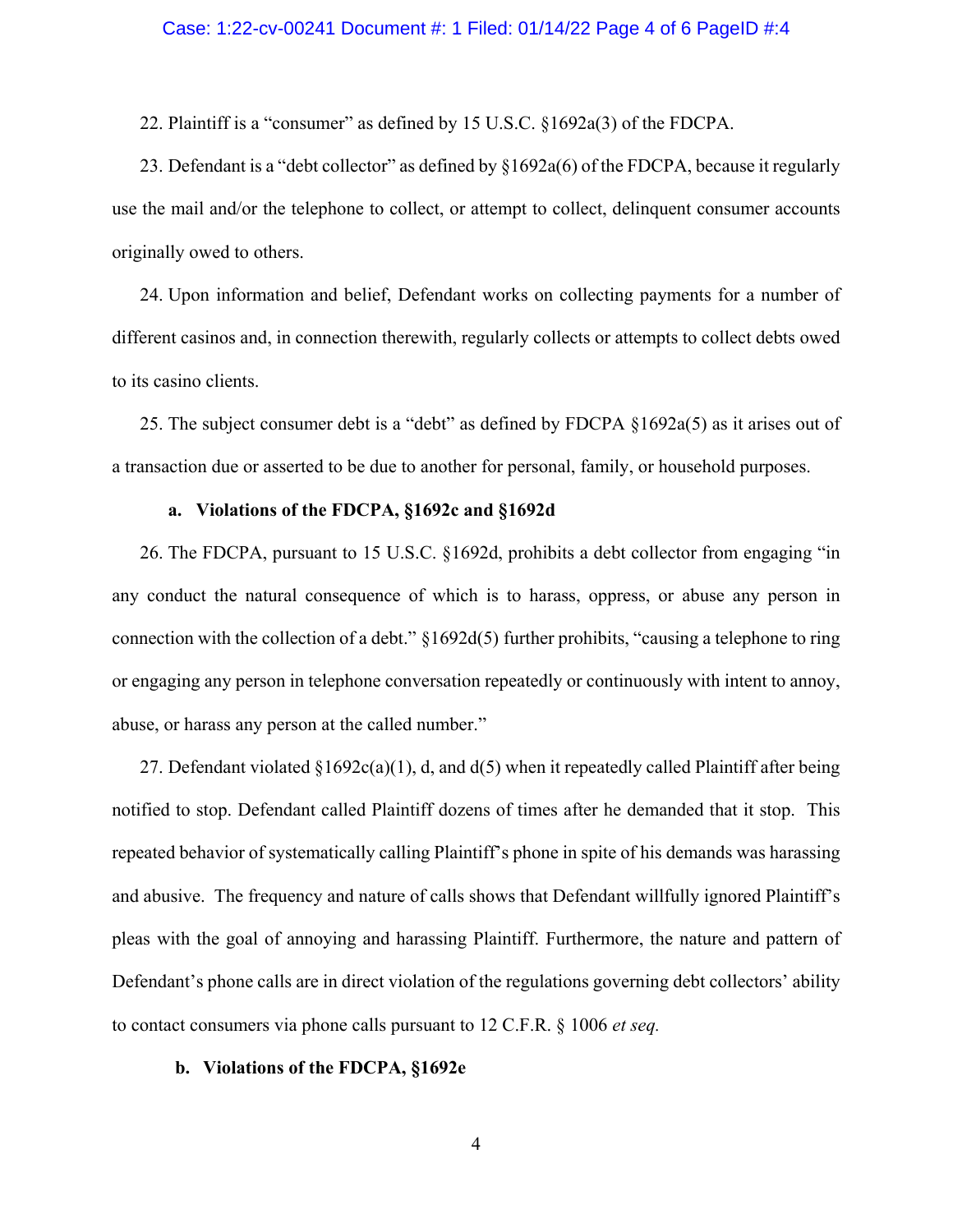# Case: 1:22-cv-00241 Document #: 1 Filed: 01/14/22 Page 5 of 6 PageID #:5

28. The FDCPA, pursuant to 15 U.S.C. §1692e, prohibits a debt collector from using "any false, deceptive, or misleading representation or means in connection with the collection of any debt."

29. In addition, this section enumerates specific violations, such as:

"The use of any false representation or deceptive means to collect or attempt to collect any debt or to obtain information concerning a consumer." 15 U.S.C.  $§1692e(10).$ 

30. Defendant violated §1692e and e(10) when it used deceptive means to collect and/or attempt to collect the subject consumer debt. Defendant deceptively skirted the regulations and strictures governing its ability to contact Plaintiff in a deceptive attempt to convince Plaintiff that he had to either pay the debt or continue to be subjected to repeated calls. Defendant was explicitly prevented from communicating with Plaintiff in the manner it did, and its decision to violate such clear prohibitions was deceptive and misleading.

## **c. Violations of FDCPA § 1692f**

31. The FDCPA, pursuant to 15 U.S.C. §1692f, prohibits a debt collector from using "unfair or unconscionable means to collect or attempt to collect any debt."

32. Defendant violated §1692f when it unfairly and unconscionably attempted to collect on a debt by continuously calling Plaintiff after being notified to stop. Attempting to coerce Plaintiff into payment by placing voluminous phone calls without his permission is unfair and unconscionable behavior. These means employed by Defendant only served to worry and confuse Plaintiff, and were unfairly engaged in in direct contravention of relevant regulations.

WHEREFORE, Plaintiff, ALEKSANDR MITERIN, respectfully requests that this Honorable Court enter judgment in her favor as follows:

a. Declaring that the practices complained of herein are unlawful and violate the aforementioned bodies of law;